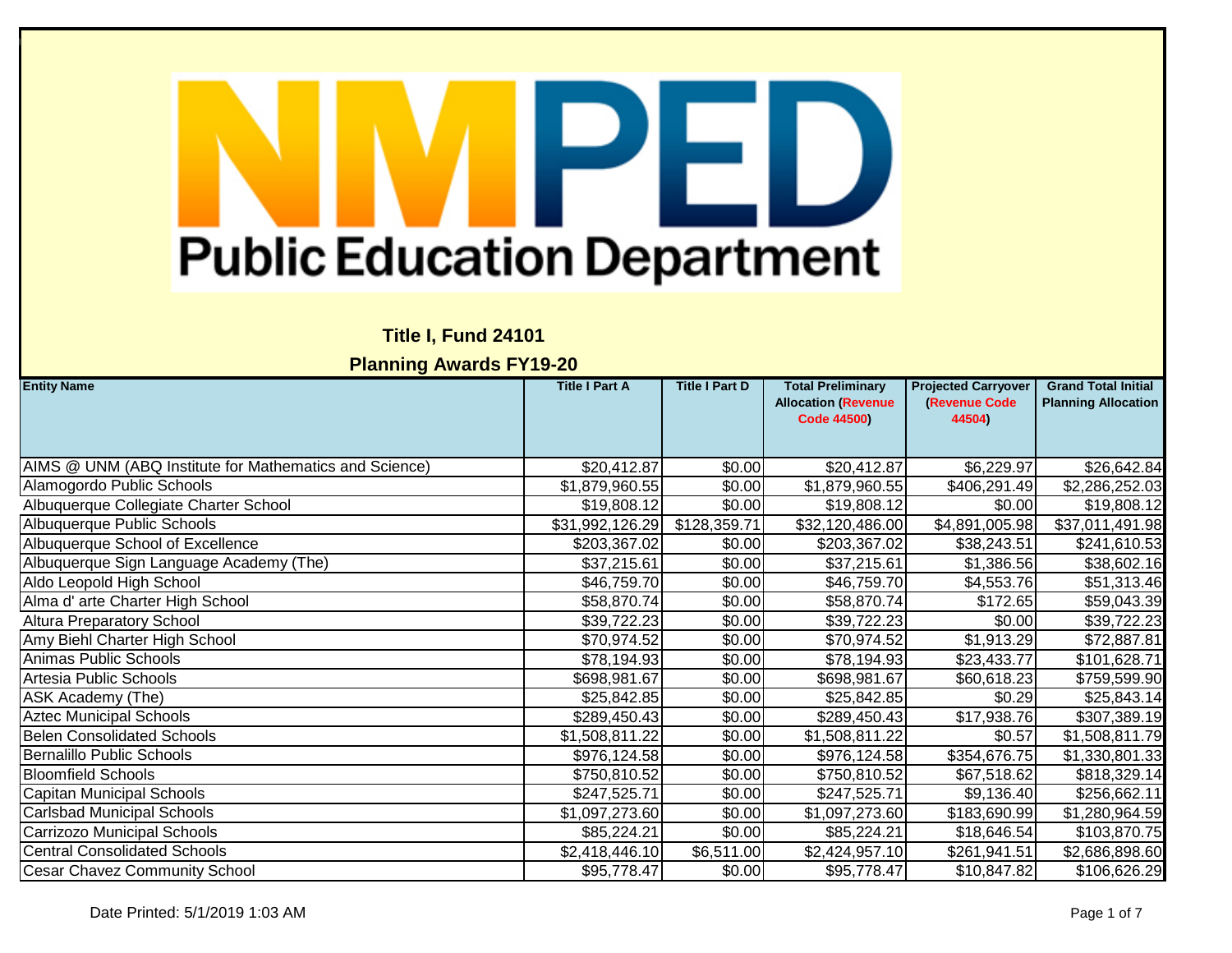## **Title I, Fund 24101**

| <b>Entity Name</b>                                                  | <b>Title I Part A</b> | <b>Title I Part D</b> | <b>Total Preliminary</b>   | <b>Projected Carryover</b> | <b>Grand Total Initial</b> |
|---------------------------------------------------------------------|-----------------------|-----------------------|----------------------------|----------------------------|----------------------------|
|                                                                     |                       |                       | <b>Allocation (Revenue</b> | <b>(Revenue Code</b>       | <b>Planning Allocation</b> |
|                                                                     |                       |                       | <b>Code 44500)</b>         | 44504)                     |                            |
|                                                                     |                       |                       |                            |                            |                            |
|                                                                     |                       |                       |                            |                            |                            |
| Chama Valley Independent Schools                                    | \$70,343.52           | \$0.00                | \$70,343.52                | \$9,908.40                 | \$80,251.92                |
| <b>Cimarron Municipal Schools</b>                                   | \$109,989.18          | \$0.00                | \$109,989.18               | \$16,329.39                | \$126,318.57               |
| <b>Clayton Municipal Schools</b>                                    | \$149,800.04          | \$0.00                | \$149,800.04               | \$20,247.12                | \$170,047.17               |
| <b>Cloudcroft Municipal Schools</b>                                 | \$182,286.35          | \$0.00                | \$182,286.35               | \$43,438.50                | \$225,724.85               |
| <b>Clovis Municipal Schools</b>                                     | \$2,223,675.45        | \$14,882.28           | \$2,238,557.73             | \$700,302.23               | \$2,938,859.97             |
| <b>Cobre Consolidated Schools</b>                                   | \$473,138.81          | \$0.00                | \$473,138.81               | \$26,266.58                | \$499,405.39               |
| Corona Public Schools                                               | \$13,600.24           | \$0.00                | \$13,600.24                | \$1,941.10                 | \$15,541.34                |
| Cuba Independent Schools                                            | \$715,212.52          | \$0.00                | \$715,212.52               | \$19,474.32                | \$734,686.84               |
| Dzit Dit Lool School of Empowerment, Action and Perseverance (DEAP) | \$26,696.16           | \$0.00                | \$26,696.16                | \$6,926.09                 | \$33,622.25                |
| Deming Public Schools                                               | \$3,002,809.37        | \$8,371.29            | \$3,011,180.65             | \$918,090.48               | \$3,929,271.13             |
| Des Moines Municipal Schools                                        | \$39,408.27           | \$0.00                | \$39,408.27                | \$6,555.02                 | \$45,963.28                |
| <b>Dexter Consolidated Schools</b>                                  | \$222,016.36          | \$0.00                | \$222,016.36               | \$26,622.89                | \$248,639.25               |
| Dora Consolidated Schools                                           | \$32,256.48           | \$0.00                | \$32,256.48                | \$2,279.26                 | \$34,535.74                |
| Dream Diné Charter School                                           | \$0.00                | \$0.00                | \$0.00                     | \$667.67                   | \$667.67                   |
| Dulce Independent Schools                                           | \$292,401.56          | \$0.00                | \$292,401.56               | \$98,335.53                | \$390,737.09               |
| <b>Elida Municipal Schools</b>                                      | \$12,143.35           | \$0.00                | \$12,143.35                | \$12,796.61                | \$24,939.96                |
| Española Public Schools                                             | \$1,690,314.00        | \$0.00                | \$1,690,314.00             | \$576,296.67               | \$2,266,610.67             |
| <b>Estancia Municipal Schools</b>                                   | \$191,883.39          | \$0.00                | \$191,883.39               | \$62,599.29                | \$254,482.68               |
| <b>Estancia Valley Classical Academy</b>                            | \$66,979.78           | \$0.00                | \$66,979.78                | \$69.89                    | \$67,049.66                |
| Eunice Public Schools                                               | \$211,920.01          | \$0.00                | \$211,920.01               | \$29,082.94                | \$241,002.95               |
| <b>Explore Academy</b>                                              | \$61,670.08           | \$0.00                | \$61,670.08                | \$10,355.66                | \$72,025.74                |
| <b>Farmington Municipal Schools</b>                                 | \$2,232,120.27        | \$24,183.71           | \$2,256,303.98             | \$486,453.33               | \$2,742,757.31             |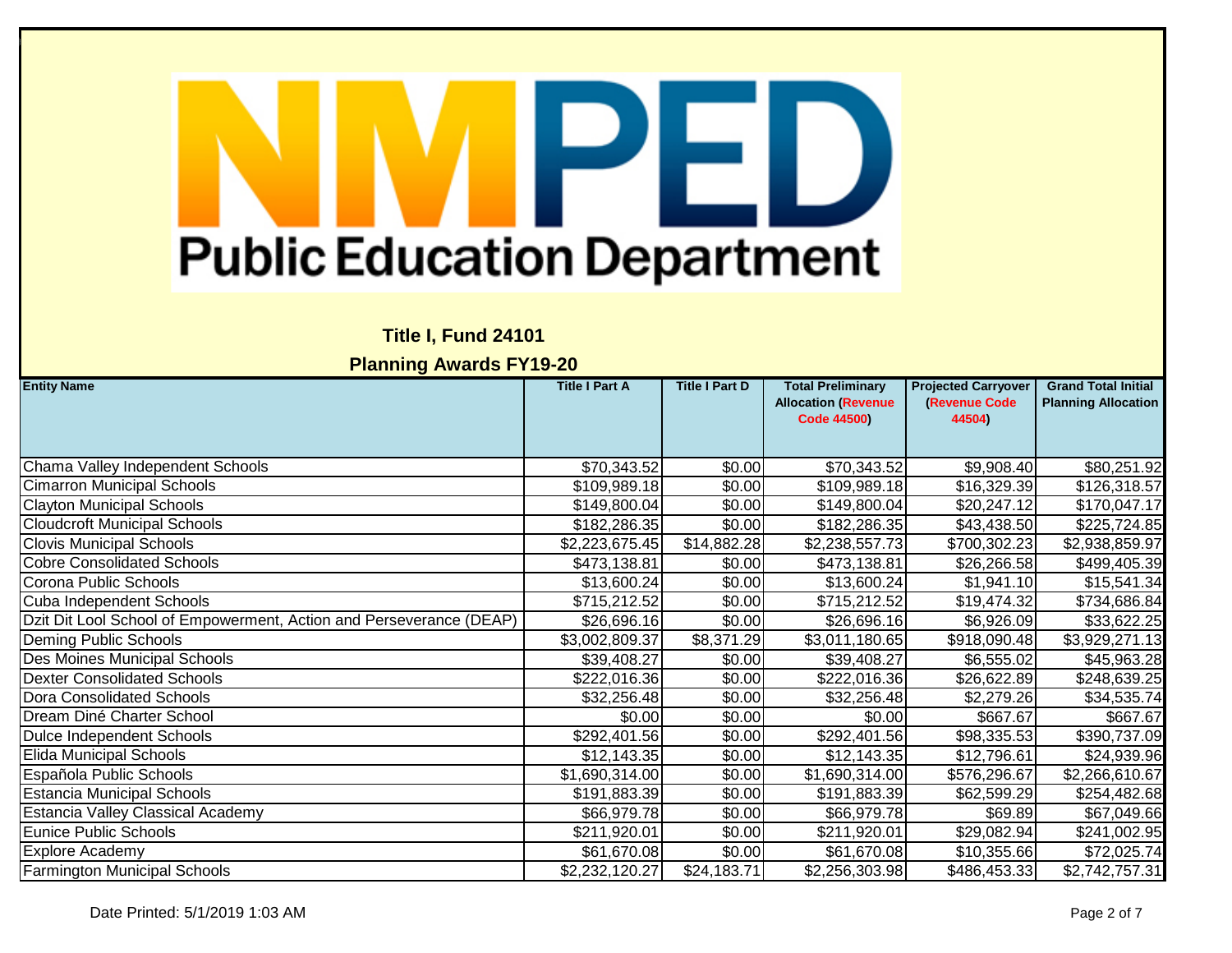### **Title I, Fund 24101**

| <b>Entity Name</b>                                   | <b>Title I Part A</b> | <b>Title I Part D</b> | <b>Total Preliminary</b>   | <b>Projected Carryover</b> | <b>Grand Total Initial</b> |
|------------------------------------------------------|-----------------------|-----------------------|----------------------------|----------------------------|----------------------------|
|                                                      |                       |                       | <b>Allocation (Revenue</b> | (Revenue Code              | <b>Planning Allocation</b> |
|                                                      |                       |                       | <b>Code 44500)</b>         | 44504)                     |                            |
|                                                      |                       |                       |                            |                            |                            |
| <b>Floyd Municipal Schools</b>                       | \$36,216.26           | \$0.00                | \$36,216.26                | \$2,059.60                 | \$38,275.86                |
| Fort Sumner Municipal Schools                        | \$102,402.02          | \$0.00                | \$102,402.02               | \$8,447.57                 | \$110,849.59               |
| Gadsden Independent Schools                          | \$9,370,854.90        | \$0.00                | \$9,370,854.90             | \$1,618,023.51             | \$10,988,878.41            |
| <b>Gallup-McKinley County Schools</b>                | \$8,562,808.31        | \$0.00                | \$8,562,808.31             | \$386,503.66               | \$8,949,311.97             |
| Gilbert L. Sena Charter High School                  | \$0.00                | \$0.00                | \$0.00                     | \$4,349.74                 | \$4,349.74                 |
| <b>Grady Municipal Schools</b>                       | \$10,898.32           | \$0.00                | \$10,898.32                | \$15,946.29                | \$26,844.61                |
| <b>Grants/Cibola County Schools</b>                  | \$1,795,860.35        | \$0.00                | \$1,795,860.35             | \$57,634.47                | \$1,853,494.82             |
| <b>Hagerman Municipal Schools</b>                    | \$131,768.01          | \$0.00                | \$131,768.01               | \$1,848.38                 | \$133,616.40               |
| <b>Hatch Valley Public Schools</b>                   | \$792,180.98          | \$0.00                | \$792,180.98               | \$17,988.13                | \$810,169.11               |
| <b>Hobbs Municipal Schools</b>                       | \$2,824,825.05        | \$0.00                | \$2,824,825.05             | \$272,150.36               | \$3,096,975.41             |
| <b>Hondo Valley Public Schools</b>                   | \$46,690.94           | $\overline{$0.00}$    | \$46,690.94                | \$7,481.03                 | \$54,171.97                |
| <b>Horizon Academy West</b>                          | \$145,800.04          | \$0.00                | \$145,800.04               | \$9,883.90                 | \$155,683.95               |
| <b>House Municipal Schools</b>                       | \$0.00                | \$0.00                | \$0.00                     | \$0.00                     | \$0.00                     |
| Hózhó Academy                                        | \$48,257.25           | \$0.00                | \$48,257.25                | \$0.00                     | \$48,257.25                |
| J. Paul Taylor Academy                               | \$29,038.28           | \$0.00                | \$29,038.28                | \$17,778.84                | \$46,817.11                |
| Jal Public Schools                                   | \$46,310.88           | \$0.00                | \$46,310.88                | \$5,310.84                 | \$51,621.71                |
| Jemez Mountain Public Schools                        | \$180,460.15          | \$0.00                | \$180,460.15               | \$36,488.15                | \$216,948.31               |
| Jemez Valley Public Schools                          | \$154,939.62          | \$0.00                | \$154,939.62               | \$28,319.24                | \$183,258.85               |
| La Academia Dolores Huerta                           | \$76,602.96           | \$0.00                | \$76,602.96                | \$0.37                     | \$76,603.33                |
| La Promesa Early Learning Center                     | \$183,762.72          | \$0.00                | \$183,762.72               | \$34,927.10                | \$218,689.82               |
| La Tierra Montessori School of the Arts and Sciences | \$39,104.44           | \$0.00                | \$39,104.44                | \$1,144.09                 | \$40,248.52                |
| Lake Arthur Municipal Schools                        | \$37,225.30           | \$0.00                | \$37,225.30                | \$585.46                   | \$37,810.76                |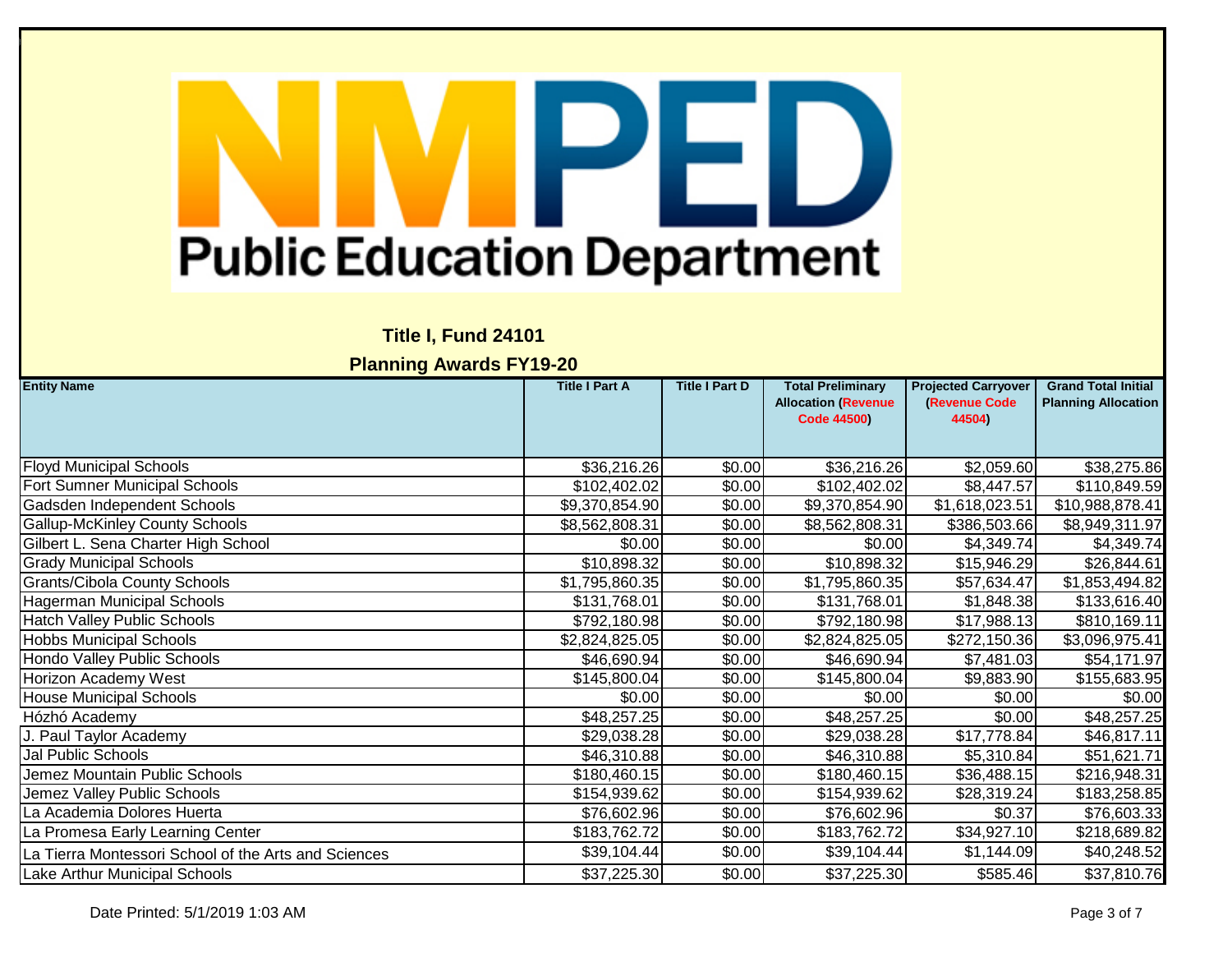### **Title I, Fund 24101**

| <b>Entity Name</b>                                   | <b>Title I Part A</b> | <b>Title I Part D</b> | <b>Total Preliminary</b>   | <b>Projected Carryover</b> | <b>Grand Total Initial</b> |
|------------------------------------------------------|-----------------------|-----------------------|----------------------------|----------------------------|----------------------------|
|                                                      |                       |                       | <b>Allocation (Revenue</b> | (Revenue Code              | <b>Planning Allocation</b> |
|                                                      |                       |                       | <b>Code 44500)</b>         | 44504)                     |                            |
|                                                      |                       |                       |                            |                            |                            |
| Las Cruces Public Schools                            | \$8,436,574.10        | \$155,333.85          | \$8,591,907.95             | \$1,752,619.26             | \$10,344,527.21            |
| Las Montañas Charter School                          | \$68,535.10           | \$0.00                | \$68,535.10                | \$0.00                     | \$68,535.10                |
| Las Vegas City Public Schools                        | \$589,914.24          | \$0.00                | \$589,914.24               | \$118,705.18               | \$708,619.42               |
| Logan Municipal Schools                              | \$34,686.87           | \$0.00                | \$34,686.87                | \$17,952.11                | \$52,638.98                |
| ordsburg Municipal Schools                           | \$248,915.91          | \$0.00                | \$248,915.91               | \$59,708.52                | \$308,624.43               |
| Los Alamos Public Schools                            | \$52,381.48           | \$0.00                | \$52,381.48                | \$0.00                     | \$52,381.48                |
| Los Lunas Public Schools                             | \$1,912,920.73        | \$0.00                | \$1,912,920.73             | \$118,826.27               | \$2,031,747.00             |
| _oving Municipal Schools                             | \$93,112.52           | \$0.00                | \$93,112.52                | \$14,619.14                | \$107,731.66               |
| Lovington Municipal Schools                          | \$739,054.75          | \$6,511.00            | \$745,565.75               | \$164,693.02               | \$910,258.77               |
| Magdalena Municipal Schools                          | \$282,205.56          | \$0.00                | \$282,205.56               | \$28.92                    | \$282,234.48               |
| MASTERS Program (The)                                | \$24,799.70           | \$0.00                | \$24,799.70                | \$0.00                     | \$24,799.70                |
| <b>Maxwell Municipal Schools</b>                     | \$29,024.65           | \$0.00                | \$29,024.65                | \$6,945.92                 | \$35,970.57                |
| McCurdy Charter School                               | \$180,885.83          | \$0.00                | \$180,885.83               | \$26,090.72                | \$206,976.55               |
| Media Arts Collaborative Charter School (MACCS)      | \$74,517.46           | \$0.00                | \$74,517.46                | \$0.00                     | \$74,517.46                |
| <b>Melrose Municipal Schools</b>                     | \$40,083.05           | \$0.00                | \$40,083.05                | \$6,449.61                 | \$46,532.66                |
| <b>Mesa Vista Consolidated Schools</b>               | \$123,445.84          | \$0.00                | \$123,445.84               | \$58,621.74                | \$182,067.59               |
| Mission Achievement and Success (MAS) Charter School | \$522,337.60          | \$0.00                | \$522,337.60               | \$55,041.83                | \$577,379.43               |
| Monte del Sol Charter School                         | \$69,358.12           | \$0.00                | \$69,358.12                | \$4,295.72                 | \$73,653.85                |
| Montessori Elementary School (The) (TMES)            | \$39,562.30           | \$0.00                | \$39,562.30                | \$5,572.82                 | \$45,135.12                |
| Mora Independent Schools                             | \$130,945.47          | \$0.00                | \$130,945.47               | \$30,084.54                | \$161,030.01               |
| Moriarty-Edgewood School District                    | \$659,593.57          | \$0.00                | \$659,593.57               | \$70,522.33                | \$730,115.90               |
| <b>Mosquero Municipal Schools</b>                    | \$0.00                | \$0.00                | \$0.00                     | \$765.33                   | \$765.33                   |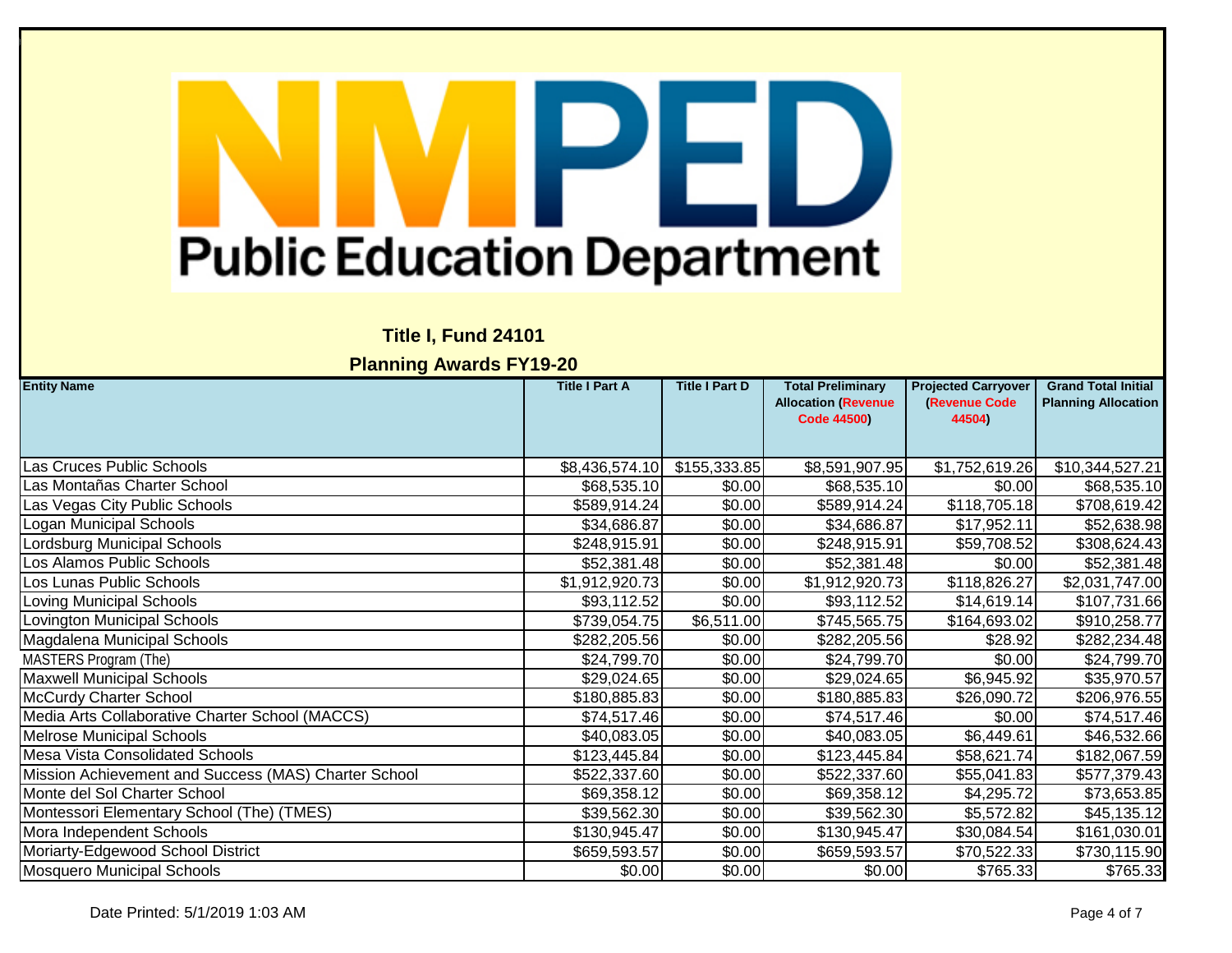### **Title I, Fund 24101**

| <b>Entity Name</b>                             | <b>Title I Part A</b> | <b>Title I Part D</b> | <b>Total Preliminary</b>                         | <b>Projected Carryover</b>     | <b>Grand Total Initial</b> |
|------------------------------------------------|-----------------------|-----------------------|--------------------------------------------------|--------------------------------|----------------------------|
|                                                |                       |                       | <b>Allocation (Revenue</b><br><b>Code 44500)</b> | <b>(Revenue Code</b><br>44504) | <b>Planning Allocation</b> |
|                                                |                       |                       |                                                  |                                |                            |
|                                                |                       |                       |                                                  |                                |                            |
| Mountainair Public Schools                     | \$151,028.98          | \$0.00                | \$151,028.98                                     | \$66,496.29                    | \$217,525.27               |
| New America School of Las Cruces               | \$48,484.14           | \$0.00                | \$48,484.14                                      | \$23,079.47                    | \$71,563.61                |
| <b>New Mexico Connections Academy</b>          | \$384,579.09          | \$0.00                | \$384,579.09                                     | \$346.13                       | \$384,925.22               |
| New Mexico School for the Arts                 | \$15,364.16           | \$0.00                | \$15,364.16                                      | \$6,458.36                     | \$21,822.52                |
| North Valley Academy                           | \$173,563.09          | \$0.00                | \$173,563.09                                     | \$18,408.08                    | \$191,971.18               |
| Pecos Independent School District              | \$188,949.45          | \$0.00                | \$188,949.45                                     | \$78,970.05                    | \$267,919.50               |
| Peñasco Independent Schools                    | \$194,087.03          | \$0.00                | \$194,087.03                                     | \$58,598.76                    | \$252,685.79               |
| Pojoaque Valley Public Schools                 | \$382,104.31          | \$0.00                | \$382,104.31                                     | \$10,497.61                    | \$392,601.91               |
| <b>Portales Municipal Schools</b>              | \$970,972.18          | \$6,511.00            | \$977,483.18                                     | \$92,401.20                    | \$1,069,884.38             |
| Quemado Independent Schools                    | \$156,110.27          | \$0.00                | \$156,110.27                                     | \$34,682.21                    | \$190,792.48               |
| Questa Independent Schools                     | \$157,071.85          | \$0.00                | \$157,071.85                                     | \$42,771.97                    | \$199,843.81               |
| <b>Raton Public Schools</b>                    | \$322,689.28          | \$0.00                | \$322,689.28                                     | \$16,383.48                    | \$339,072.76               |
| Red River Valley Charter School                | \$45,419.58           | \$0.00                | \$45,419.58                                      | \$28,787.09                    | \$74,206.67                |
| Reserve Independent Schools                    | \$79,860.39           | \$0.00                | \$79,860.39                                      | \$3,614.44                     | \$83,474.84                |
| Rio Rancho Public Schools                      | \$2,304,171.25        | \$0.00                | \$2,304,171.25                                   | \$318,172.20                   | \$2,622,343.45             |
| Roots and Wings Community School               | \$21,626.98           | \$0.00                | \$21,626.98                                      | \$1,392.69                     | \$23,019.67                |
| Roswell Independent Schools                    | \$3,650,427.91        | \$28,834.43           | \$3,679,262.33                                   | \$477,223.93                   | \$4,156,486.26             |
| <b>Roy Municipal Schools</b>                   | \$12,498.91           | \$0.00                | \$12,498.91                                      | \$1,503.99                     | \$14,002.90                |
| <b>Ruidoso Municipal Schools</b>               | \$554,282.79          | \$0.00                | \$554,282.79                                     | \$52,877.01                    | \$607,159.81               |
| San Jon Municipal Schools                      | \$34,589.61           | \$0.00                | \$34,589.61                                      | \$3,541.78                     | \$38,131.39                |
| Sandoval Academy of Bilingual Education (SABE) | \$23,712.71           | \$0.00                | \$23,712.71                                      | \$10,908.56                    | \$34,621.27                |
| Santa Fe Public Schools                        | \$3,307,552.23        | \$40,926.28           | \$3,348,478.51                                   | \$153,832.32                   | \$3,502,310.83             |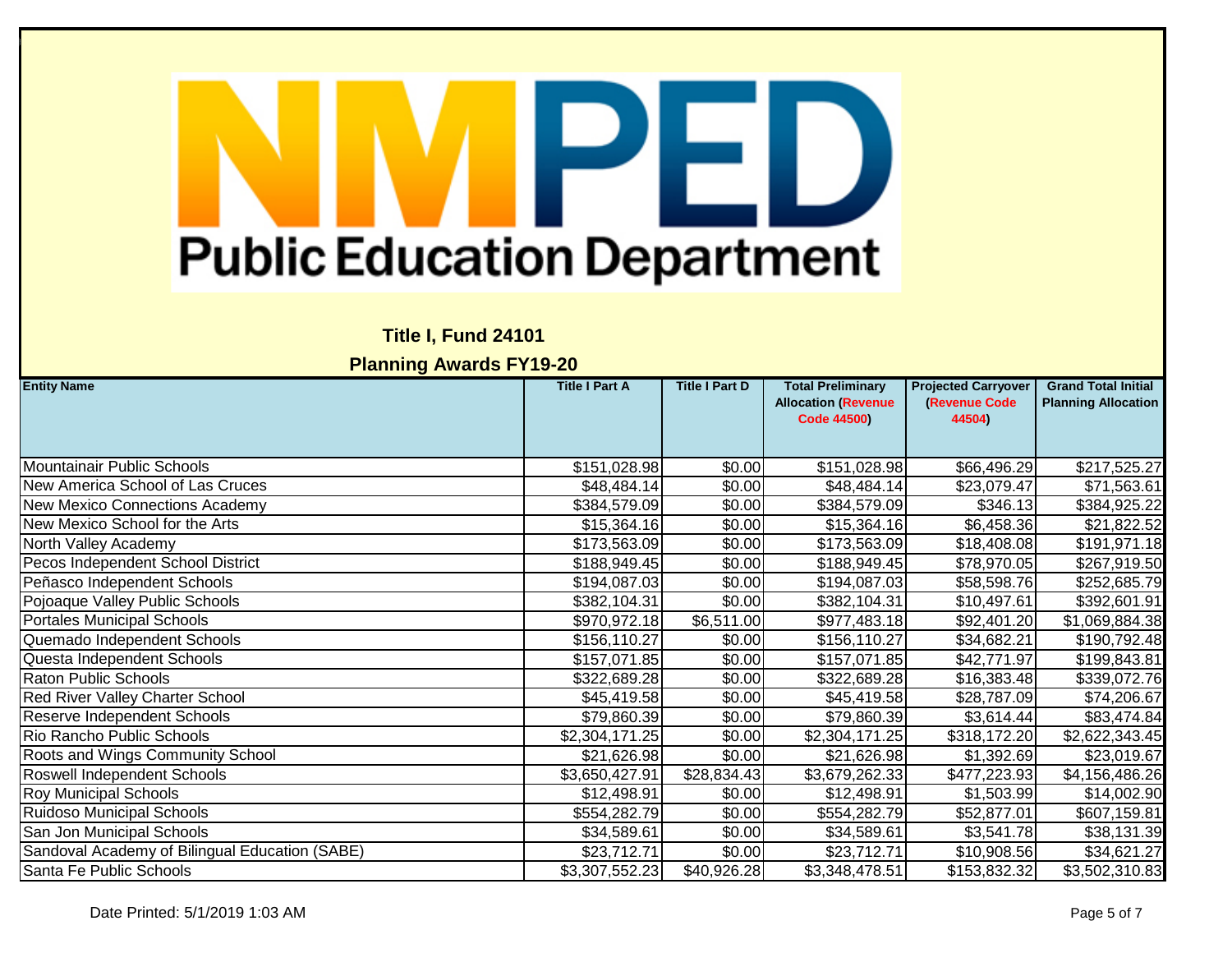### **Title I, Fund 24101**

| <b>Entity Name</b>                                             | <b>Title I Part A</b> | <b>Title I Part D</b> | <b>Total Preliminary</b>   | <b>Projected Carryover</b> | <b>Grand Total Initial</b> |
|----------------------------------------------------------------|-----------------------|-----------------------|----------------------------|----------------------------|----------------------------|
|                                                                |                       |                       | <b>Allocation (Revenue</b> | (Revenue Code              | <b>Planning Allocation</b> |
|                                                                |                       |                       | <b>Code 44500)</b>         | 44504)                     |                            |
|                                                                |                       |                       |                            |                            |                            |
|                                                                |                       |                       |                            |                            |                            |
| Santa Rosa Consolidated Schools                                | \$203,033.06          | \$0.00                | \$203,033.06               | \$15,647.70                | \$218,680.76               |
| School of Dreams Academy (SODA)                                | \$118,564.56          | \$0.00                | \$118,564.56               | \$21,687.40                | \$140,251.96               |
| <b>Silver Consolidated School District</b>                     | \$977,752.18          | \$0.00                | \$977,752.18               | \$120,288.25               | \$1,098,040.43             |
| Six Directions Indigenous Charter School                       | \$34,533.62           | \$0.00                | \$34,533.62                | \$25,012.79                | \$59,546.41                |
| Socorro Consolidated Schools                                   | \$968,365.78          | \$0.00                | \$968,365.78               | \$29,076.16                | \$997,441.94               |
| South Valley Preparatory School                                | \$69,748.41           | \$0.00                | \$69,748.41                | \$11,218.30                | \$80,966.71                |
| Southwest Preparatory Learning Center                          | \$50,525.92           | \$0.00                | \$50,525.92                | \$26,101.43                | \$76,627.34                |
| Southwest Secondary Learning Center                            | \$46,464.93           | \$0.00                | \$46,464.93                | \$29,199.80                | \$75,664.73                |
| <b>Springer Municipal Schools</b>                              | \$72,866.45           | \$0.00                | \$72,866.45                | \$5,781.52                 | \$78,647.97                |
| Southwest Aeronautics, Mathematics, and Science Academy (SAMS) | \$51,176.63           | \$0.00                | \$51,176.63                | \$44,379.13                | \$95,555.76                |
| <b>Taos Municipal Schools</b>                                  | \$1,226,268.55        | \$0.00                | \$1,226,268.55             | \$55,575.81                | \$1,281,844.36             |
| <b>Taos Academy Charter School</b>                             | \$46,312.20           | \$0.00                | \$46,312.20                | \$6,983.37                 | \$53,295.57                |
| Taos Integrated School of the Arts                             | \$65,832.75           | \$0.00                | \$65,832.75                | \$0.00                     | \$65,832.75                |
| <b>Taos International Charter School</b>                       | \$86,725.99           | \$0.00                | \$86,725.99                | \$41,108.05                | \$127,834.04               |
| <b>Tatum Municipal Schools</b>                                 | \$73,007.55           | \$0.00                | \$73,007.55                | \$8,427.93                 | \$81,435.48                |
| <b>Texico Municipal Schools</b>                                | \$150,267.82          | \$0.00                | \$150,267.82               | \$42,179.01                | \$192,446.83               |
| <b>GREAT Academy (The)</b>                                     | \$46,726.61           | \$0.00                | \$46,726.61                | \$7,814.82                 | \$54,541.43                |
| Tierra Adentro: The NM School of Academics, Art and Artesania  | \$94,828.99           | \$0.00                | \$94,828.99                | \$17,619.35                | \$112,448.34               |
| Tierra Encantada Charter School                                | \$61,595.26           | \$0.00                | \$61,595.26                | \$14,990.17                | \$76,585.43                |
| Truth or Consequences Municipal Schools                        | \$763,464.46          | \$0.00                | \$763,464.46               | \$227,183.40               | \$990,647.86               |
| <b>Tucumcari Public Schools</b>                                | \$503,671.10          | \$0.00                | \$503,671.10               | \$41,052.53                | \$544,723.63               |
| <b>Tularosa Municipal Schools</b>                              | \$584,753.06          | \$0.00                | \$584,753.06               | \$39,652.50                | \$624,405.56               |